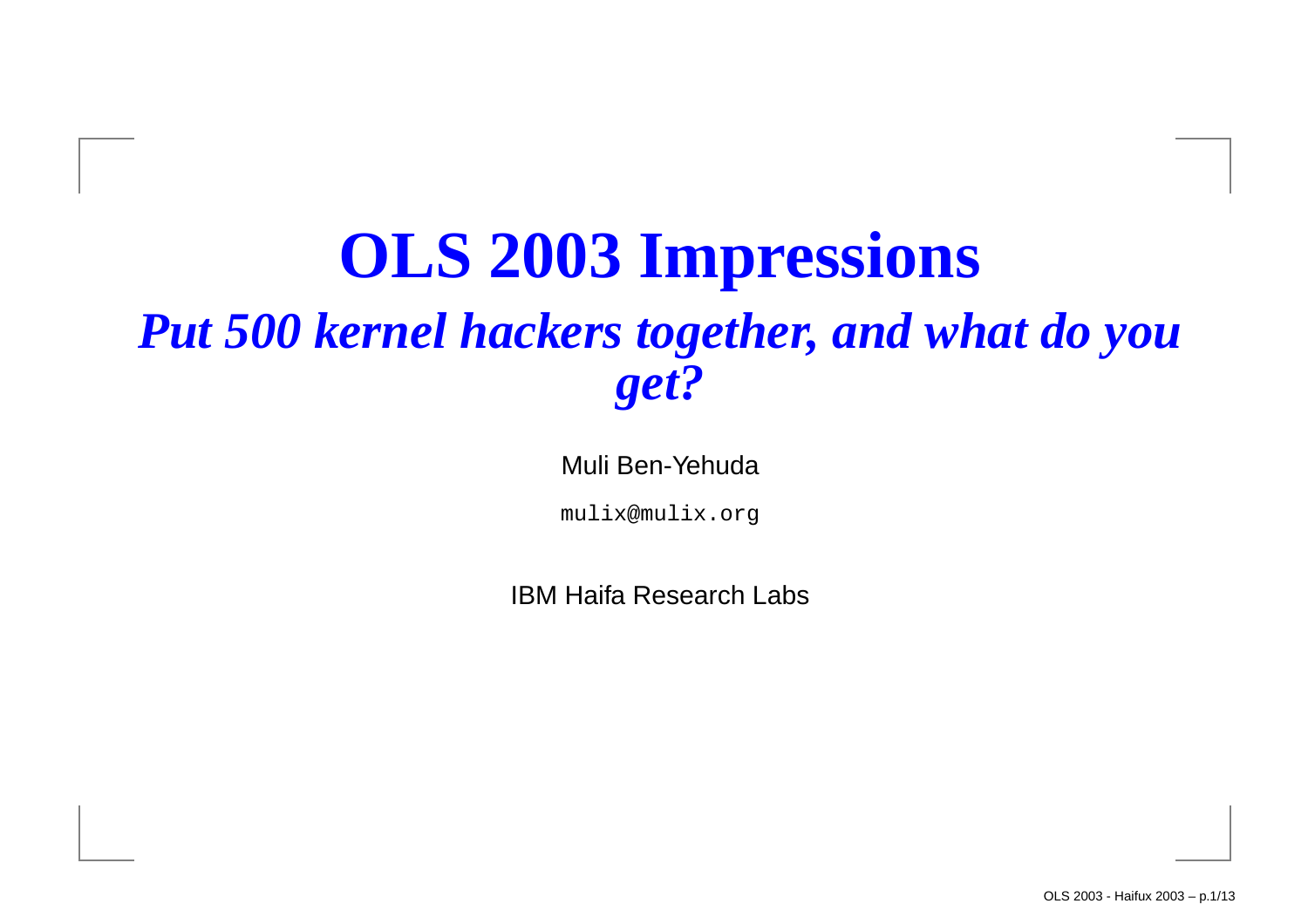#### **What is OLS**

- OLS is the Ottawa Linux Symposium, in lovely Ottawa, Canada
- the best Linux (kernel) conference in existence ... at least in the northern hemisphere
- OLS 2003 was the fifth OLS
- About 500 attendees, 50 speakers
- More than 150 papers were submitted
- You don't have to be <sup>a</sup> kernel guru to attend . . .
- . . . but it helps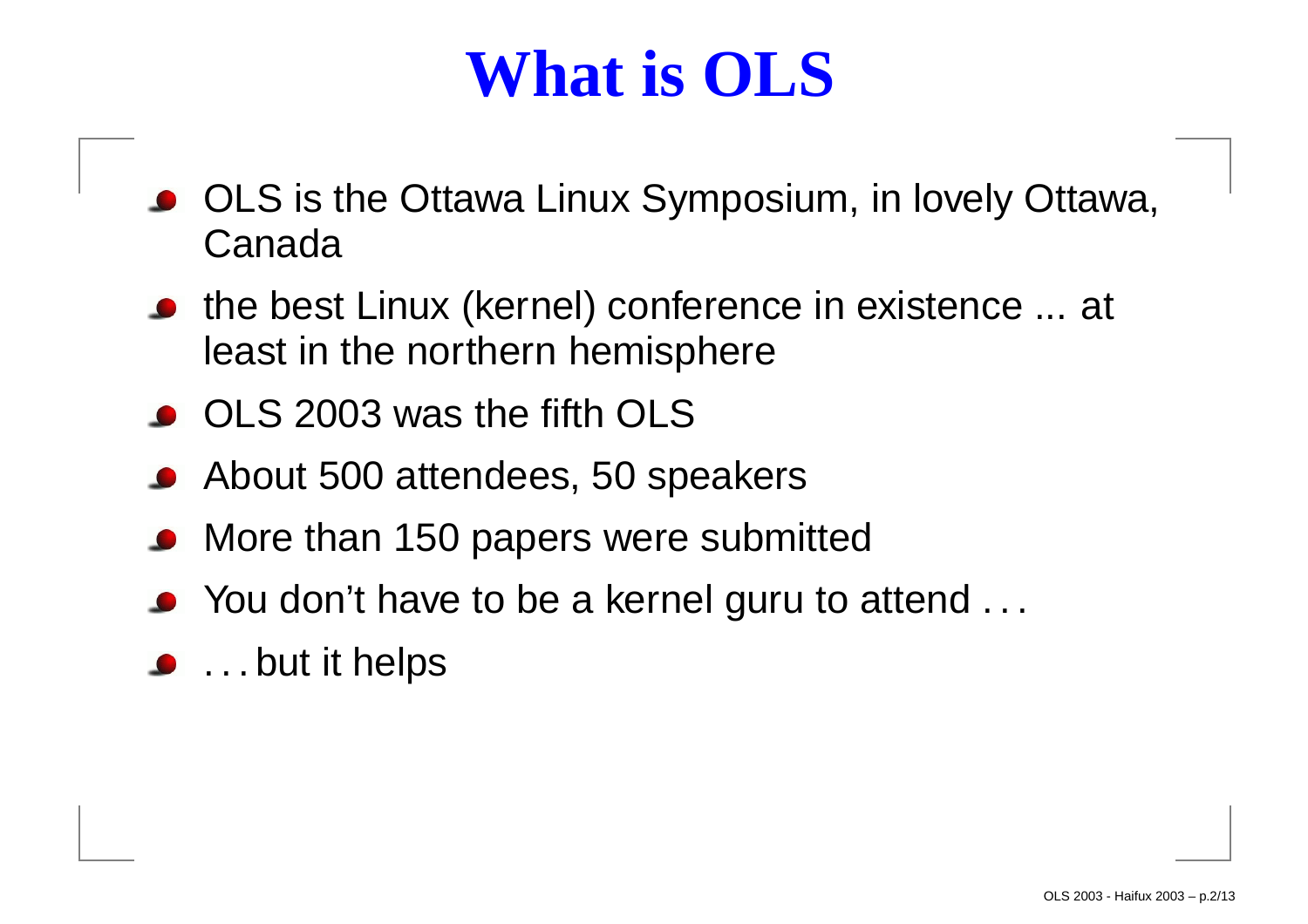#### **How does it work**

- the conference is four days long
- one hour long talks, with 30 minutes of break between talks
- about six talks to <sup>a</sup> day
- four talks at the same time choose which one you want to hear
- extra activities: reception, sponsor dinner, keynote speech and party
- world's largest pgp key signing party!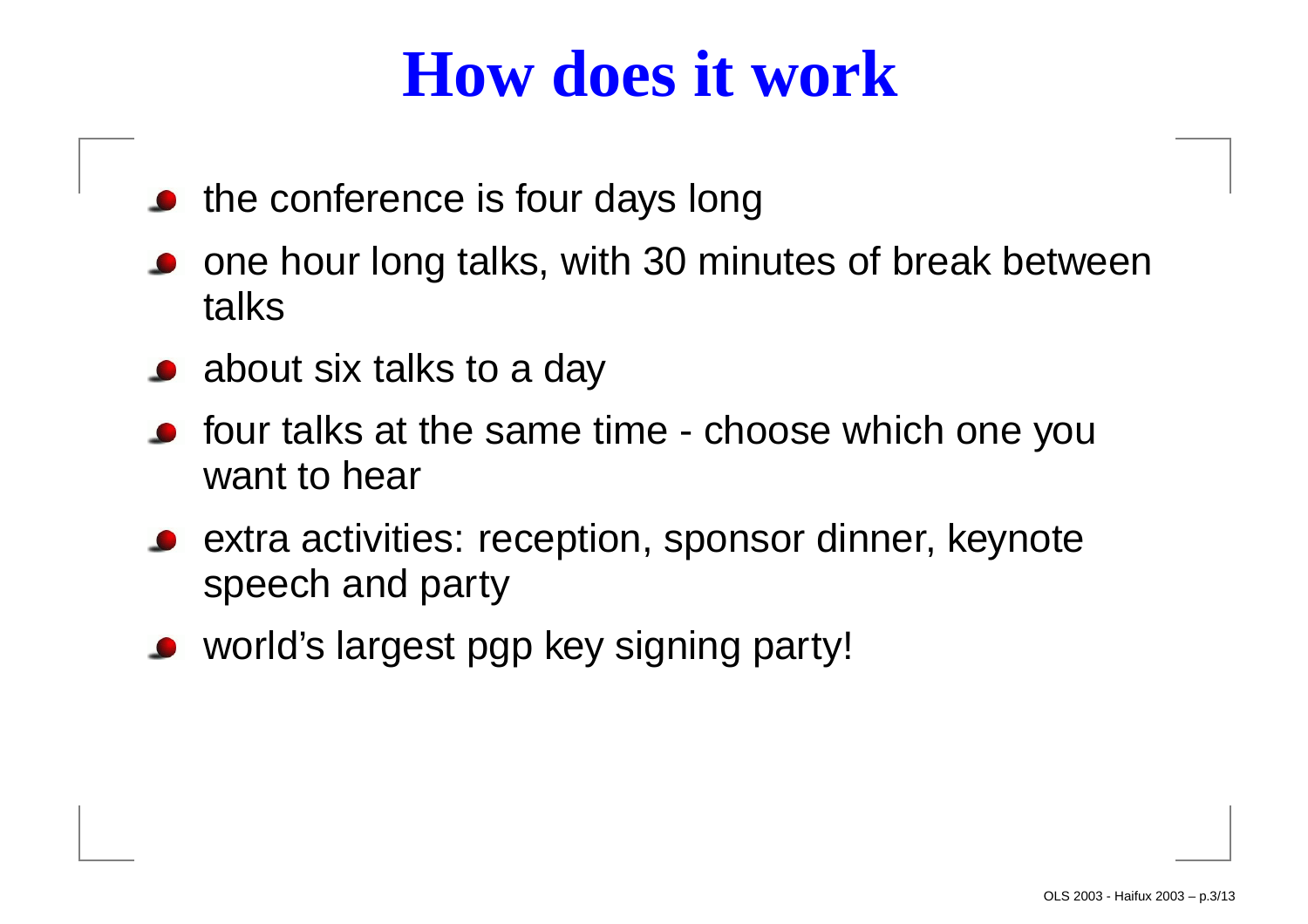#### **How does it REALLY work**

- the conference hall is <sup>a</sup> long room, strawn with sofas and chairs
- computers, cables, switches, wireless access points
- tens of geeks sitting around hacking on their laptops, talking to each other (sometime in real life, sometime on IRC, sometimes both at the same time)
- "will hack for a reliable wireless signal"
- got <sup>a</sup> bug? the guy who wrote the code is probably in the room!
- finally <sup>a</sup> chance to meet the people you've been talk to and working with for years . . .
- . . . and drink alcohol in one of Ottawa's many pubs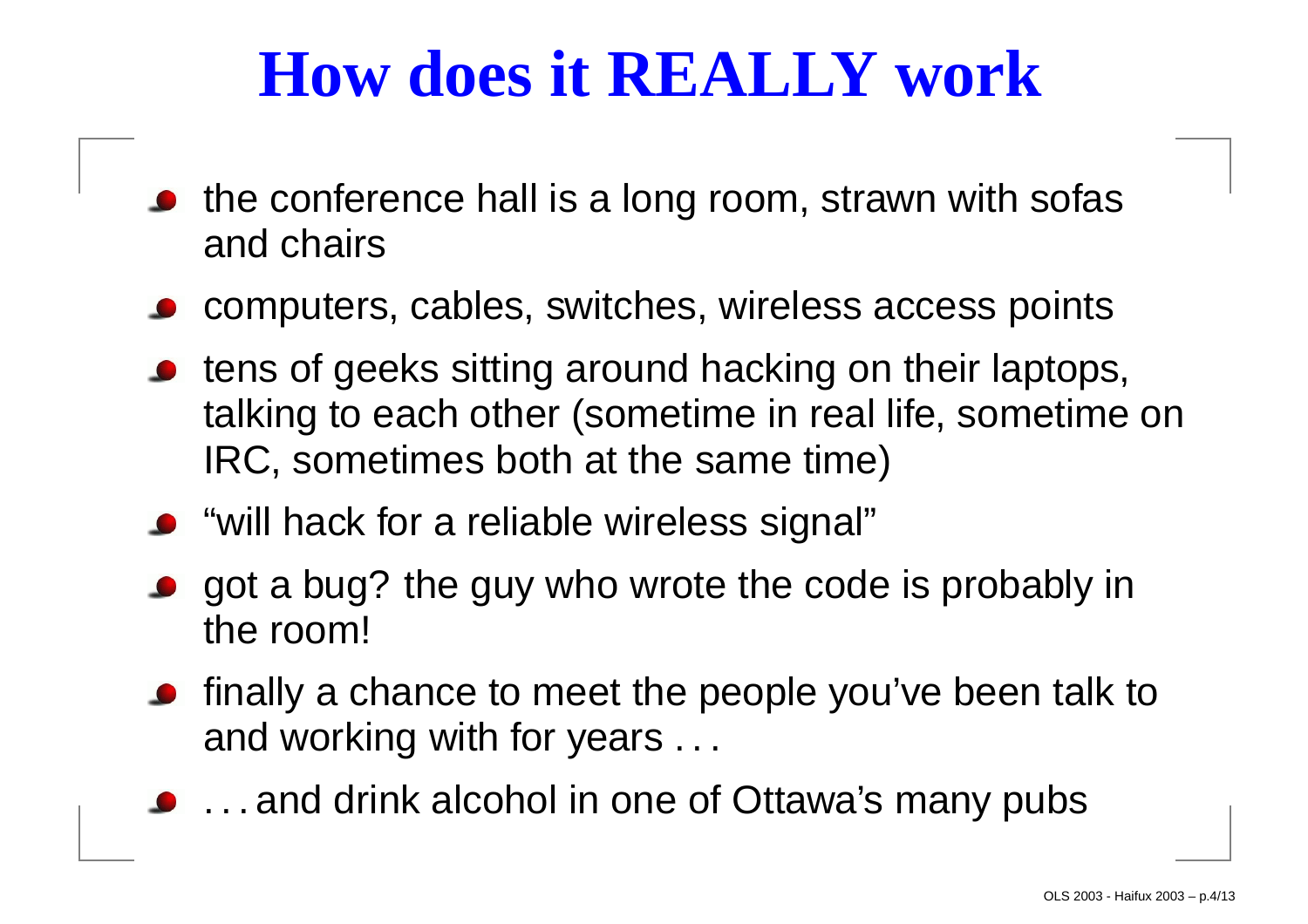### **Shared Page Tables, by Dave McCracken**

What are page tables? page tables are data structures that map linear to physical addresses. There's one page table for each address space (roughly, each process). Linux uses a common three-level page tables implementation that all archs adhere to. It also doubles as hardware page table for most archs.

Shared memory areas mapped in many address spaces can take up more space in page table space than in data space, and shared page tables live in low memory, <sup>a</sup> scarce resource. Shared page tables give substantial space savings.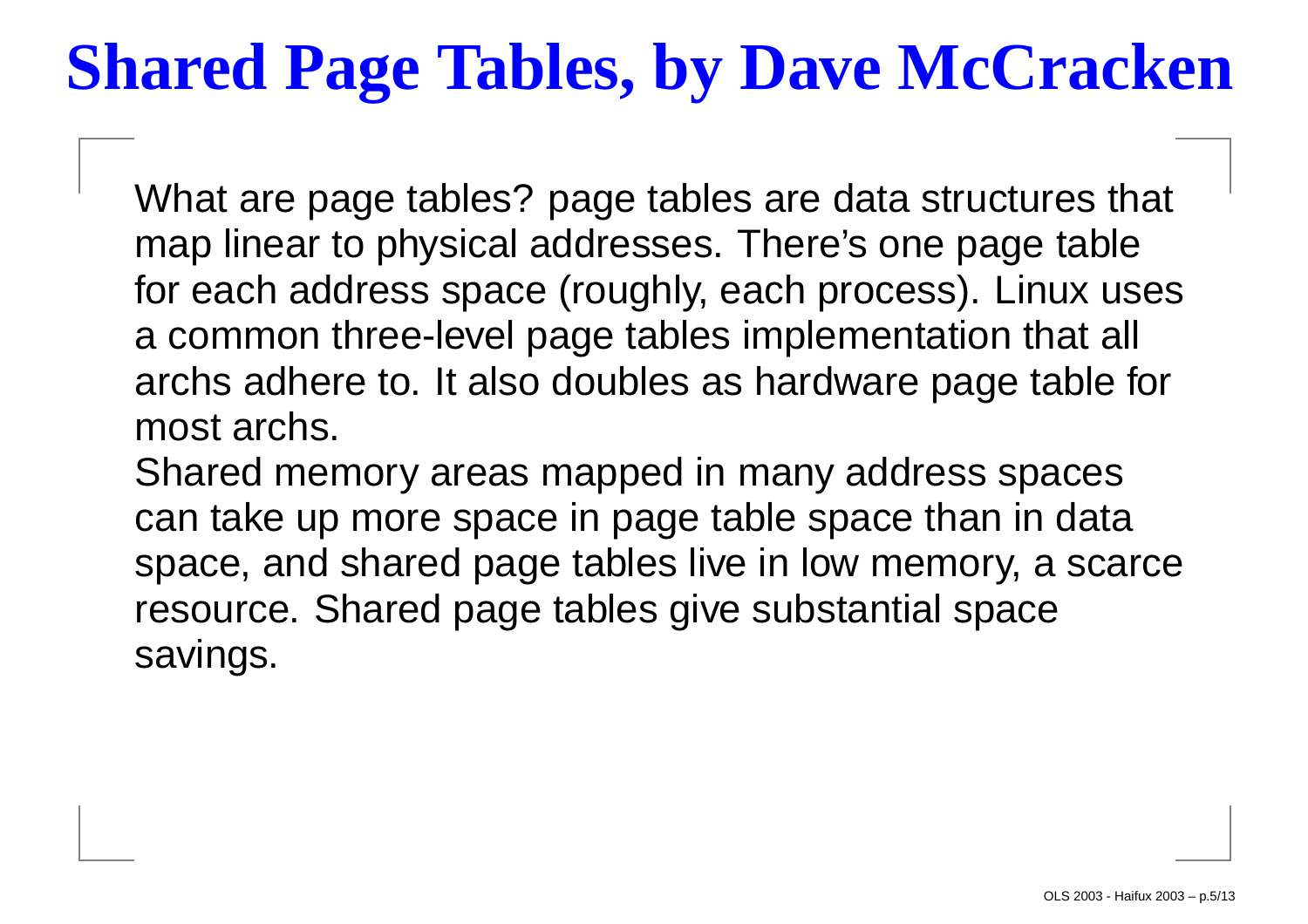### **shpte - why share page tables?**

The problem in <sup>a</sup> nutshell:

- **•** accounting (page table) overhead for an area mapped by <sup>a</sup> single process is small
- but overhead for each mapped area grows linearly with number of mappings
- massively mapped areas could use more physical pages memory for page tables (overhead) than data pages

Why share? because we can: pte pages for large shared areas are identical in each address\_space. Don't forget - pte pages live in lowmem which is <sup>a</sup> scarce

resource on big 32 bit machines.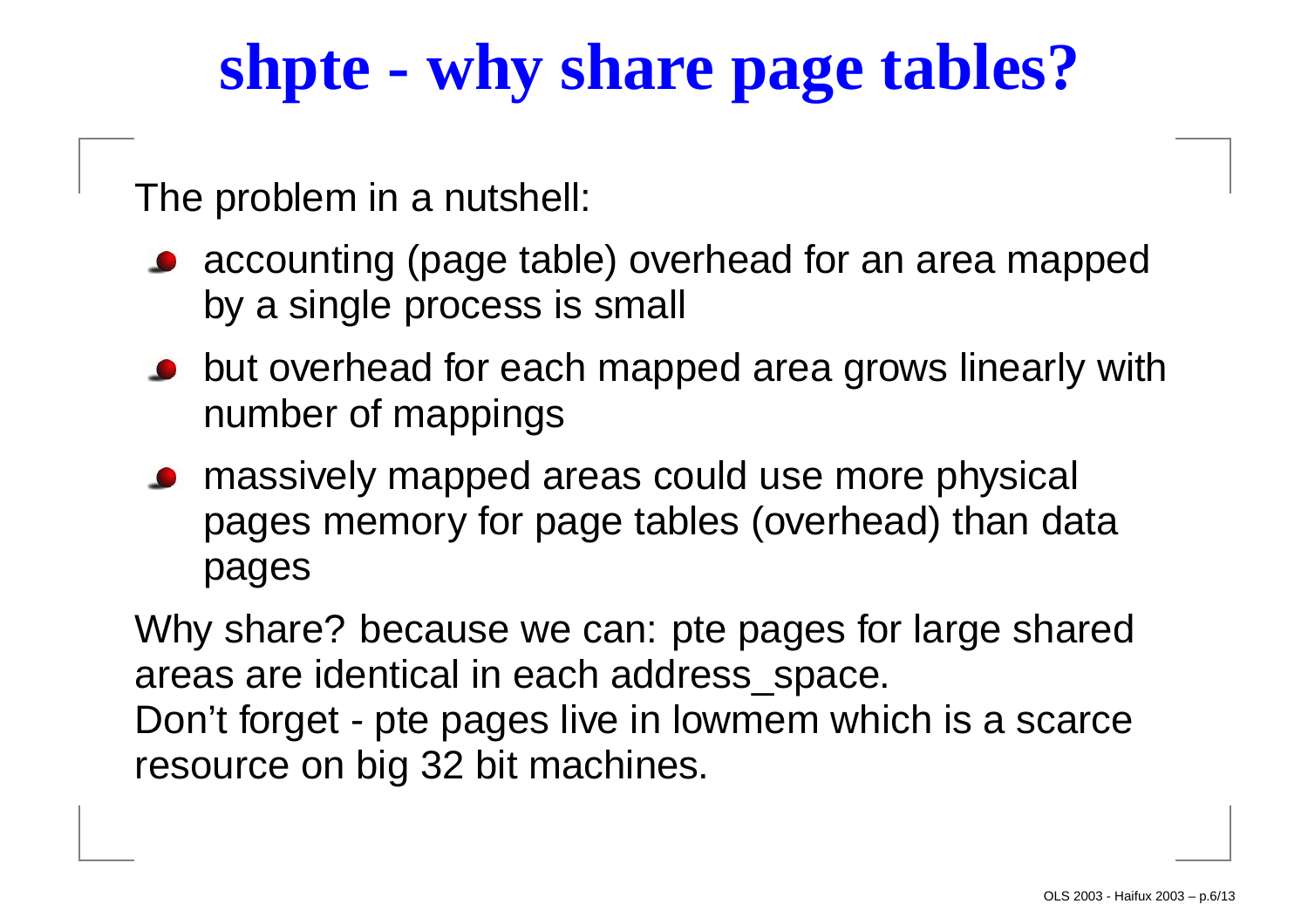#### **shpte - kernel structures**

- mm\_struct roughly one per process, all memory related information for <sup>a</sup> process is found here
- vma <sup>a</sup> virtually mapped region with the same characteristics
- page struct for each physical page or memory, there is a 'struct page' representing that page frame (not page contents!)
	- describes how the page is used
	- has a pointer to struct address\_space if it's mapping data from a file
	- all page structs live in the global mem\_map data structure
	- with rmap has <sup>a</sup> back pointer (or array of back pointers) to all of the ptes that map the page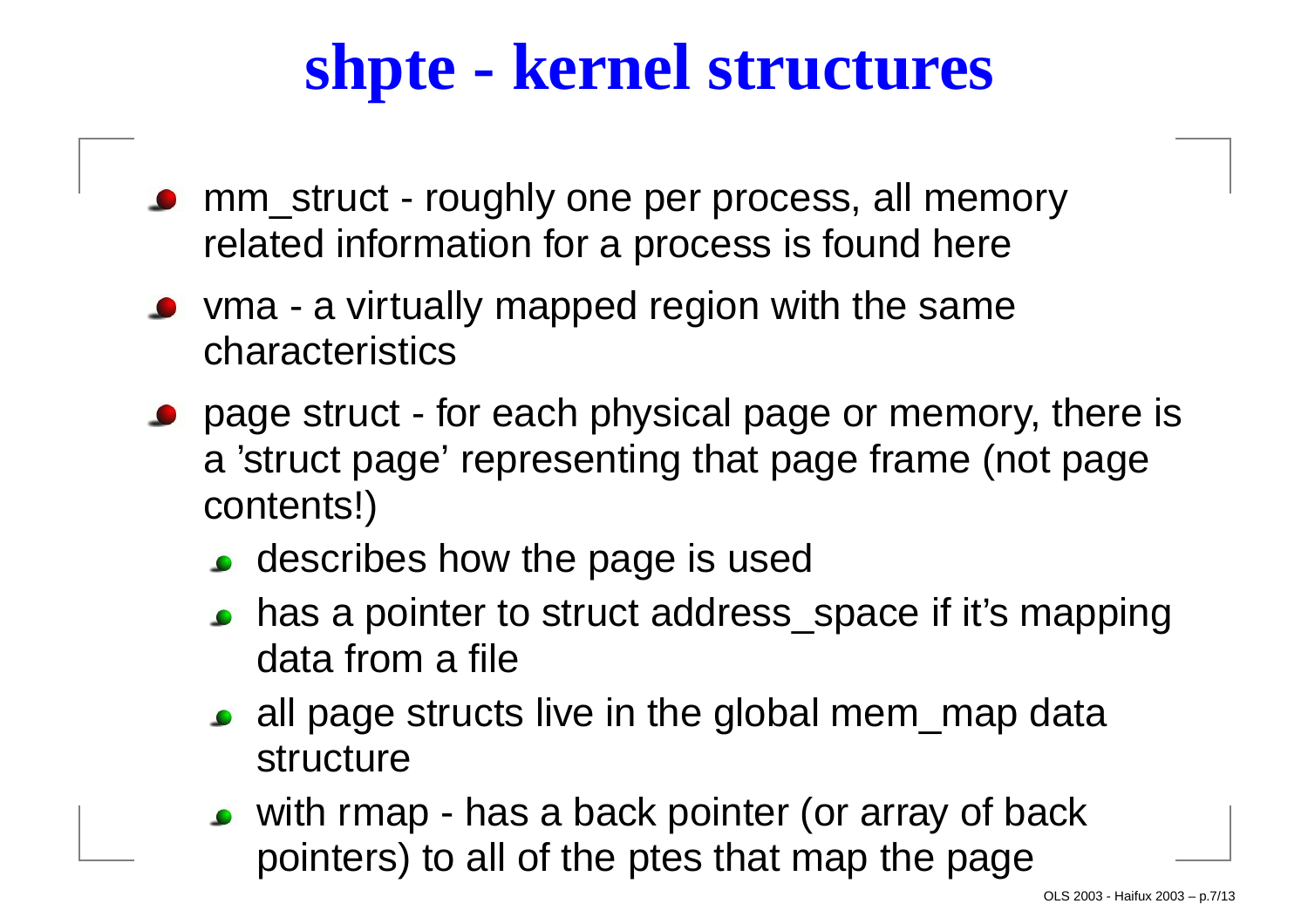## **shpte - how page mappings happen**

When <sup>a</sup> task creates <sup>a</sup> shared memory area, via either mmap or shmem calls, we don't allocate pages (or page table entries) for it. A page is only mapped when <sup>a</sup> task faults trying to access it. The fault code finds the correct vma and pte entry, then finds and maps the page. if necessary the pte page is allocated on the fly. When many tasks share the same shared memory area, there is only one physical page for each page of the shared memory, but one pte page for each task.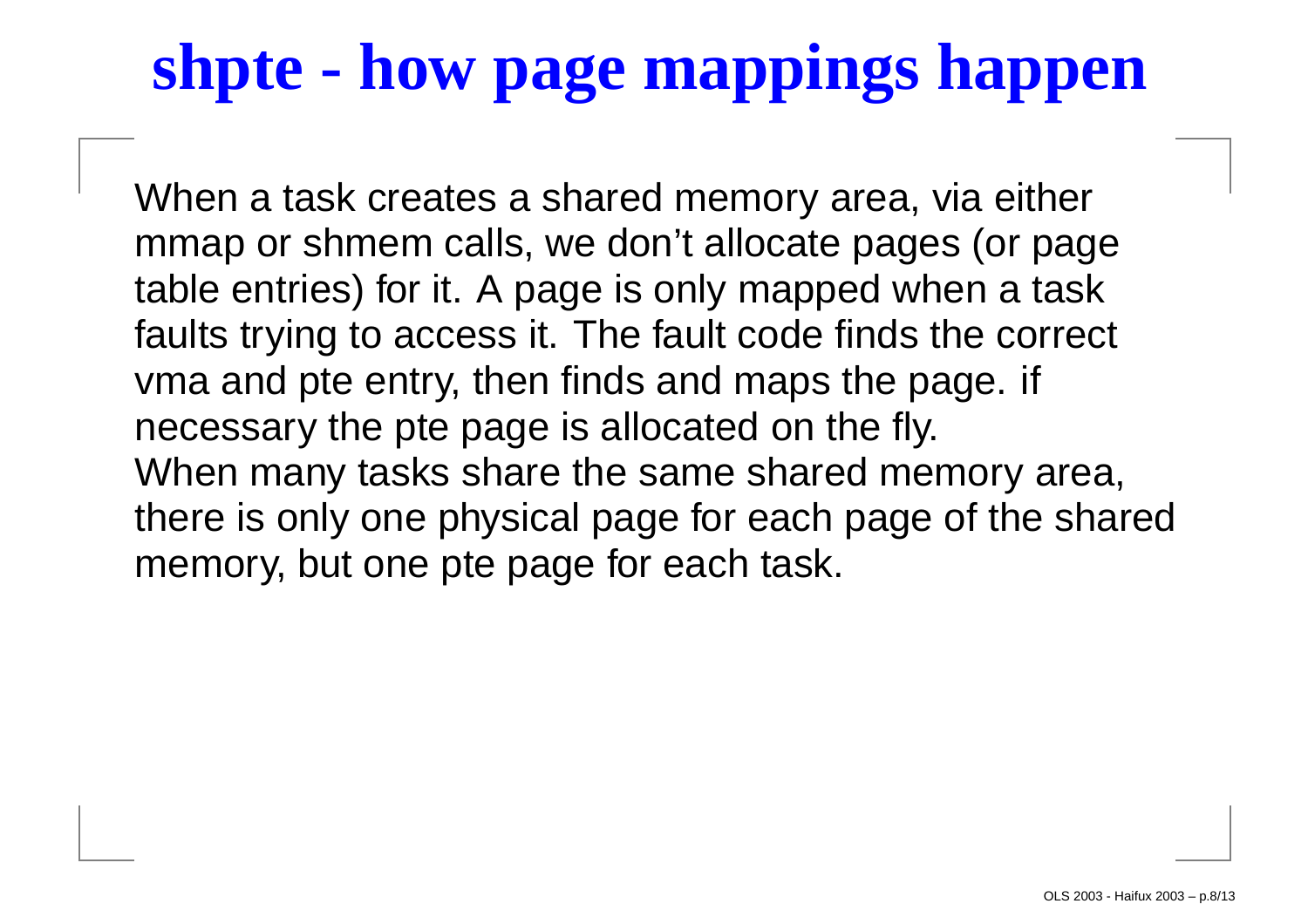## **shpte - finding shareable pte pages**

During page fault time, if the page fault happens on <sup>a</sup> shareable or read-only vma, we try to find <sup>a</sup> shareable pte page:

- vma must be shareable, must span entire pte page
- walk address\_space chain of vmas looking for one compatible with this vma for sharing
- check the pte page for each compatible vma to see if it can be shared
- if it can be shared, share it by making the new pmd point to the "old" pte page, and increase the reference count on the pte page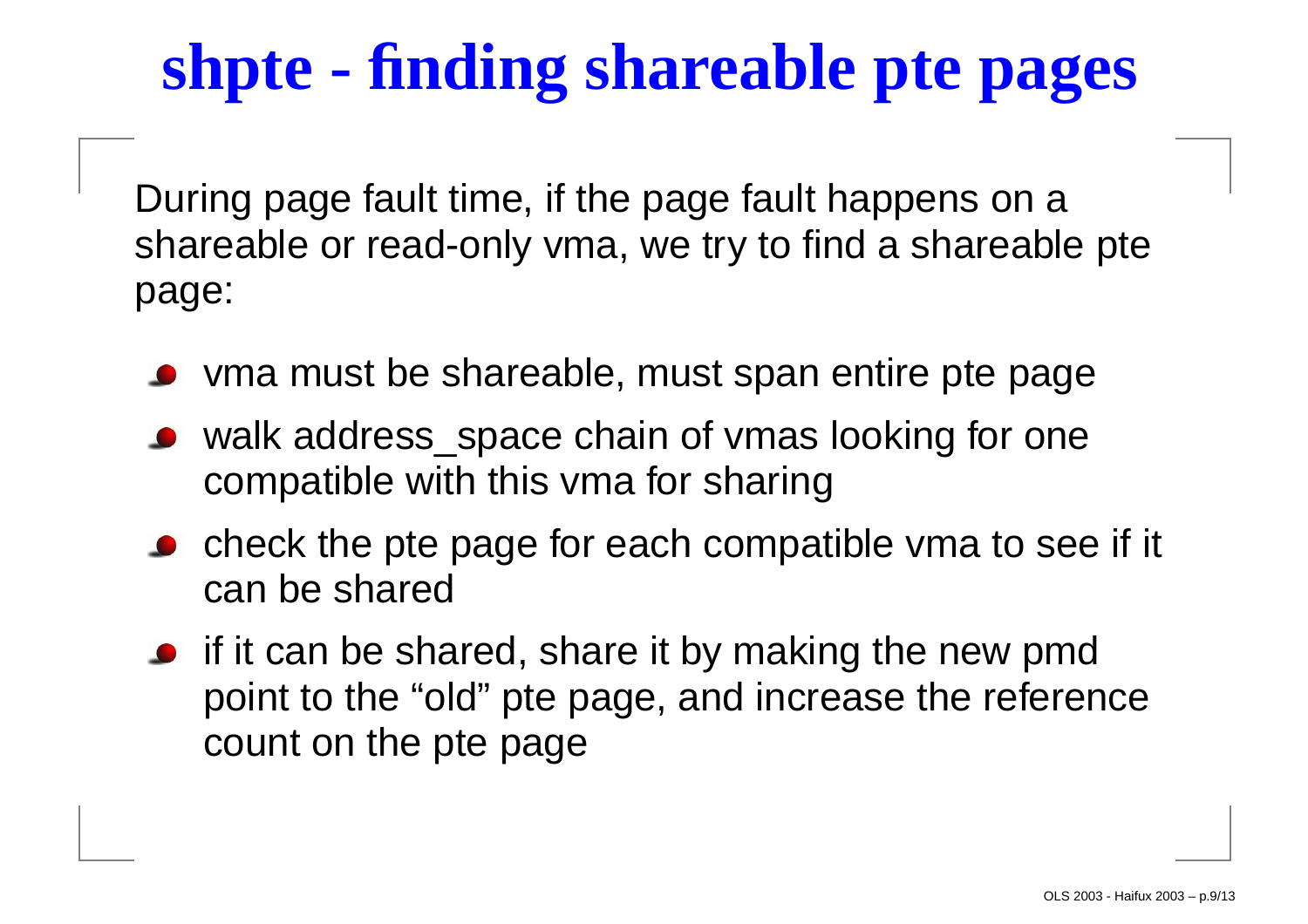## **shpte - complications**

- shared page tables pages may need pointers to multiple mm\_structs - mm\_struct pointer had to be converted to a chain of mm's
- several system calls may modify mappings and require unsharing pte pages - mremap, mprotect, mmap.
- **•** locking changes required this is a lot less trivial than it sounds. . .
- vm is still being changed and "fine tuned" shpte requires constant supervision

share page tables design philosophy: better safe then sorry, if not 100% sure that the sharing is correct, unshare it immediately.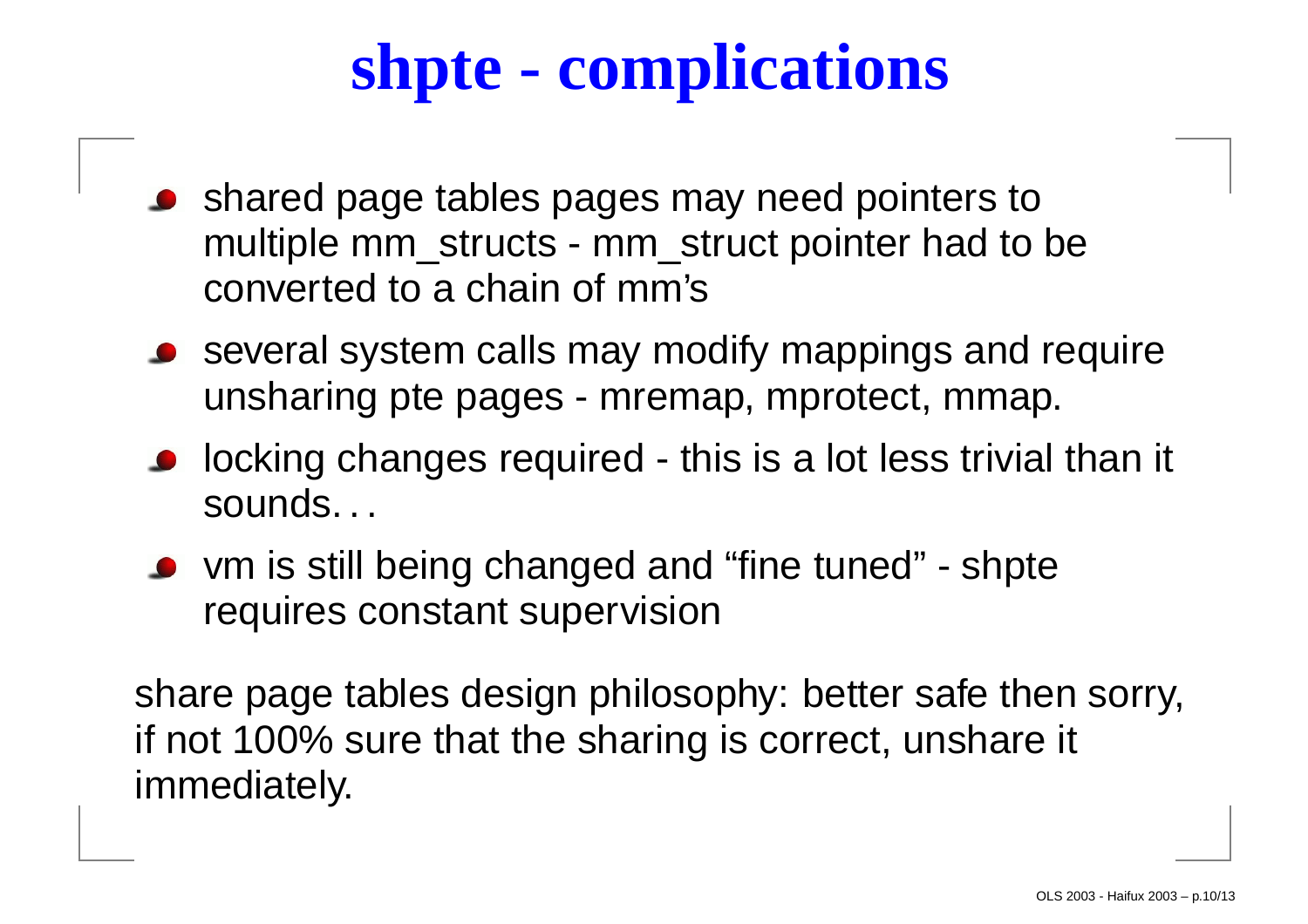# **shpte - performance**

The purpose of shpte is to save lowmem, not performance. But Linus and Andrew Morton wanted to see performance improvments before merging it. . .

- COW improves fork performance by factor of 10
- unsharing costs as much as fork without COW, plus <sup>a</sup> little extra
- all programs unshare at least 3 pte pages
- small programs only have 3 pte pages
- simple hack is to not do COW for such programs (with only 3 pte pages)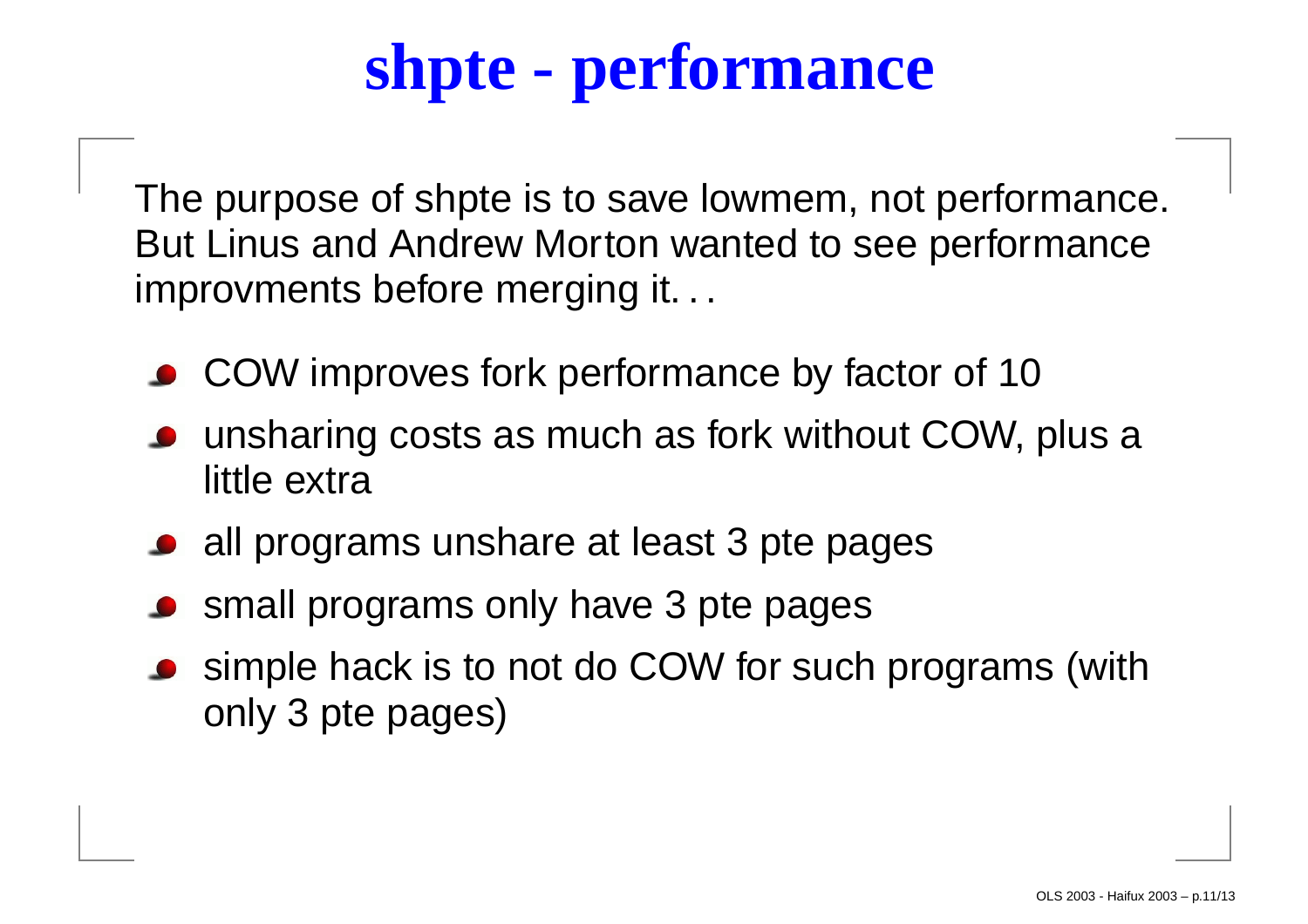#### **shpte - status**

Patch was stable in about mid-november last year, but has since bit-rotted. dmc is still maintaining it, and intends to bring it up to date when 2.7 opens. Muli is hacking on it for fun - right now, it works with 2.6.0-test1(!), but X won't come up. Work In Progress.